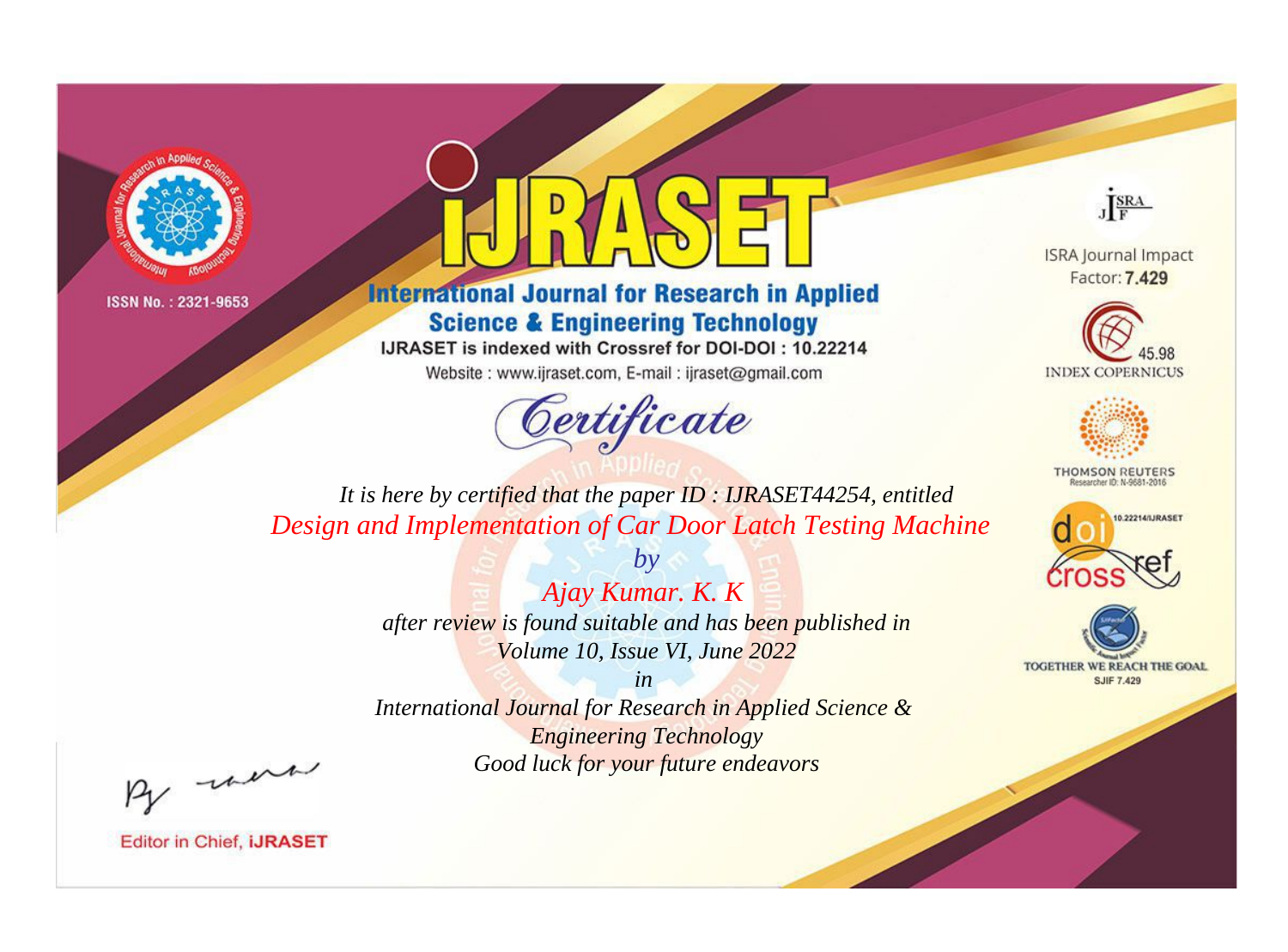



**International Journal for Research in Applied Science & Engineering Technology** 

IJRASET is indexed with Crossref for DOI-DOI: 10.22214

Website: www.ijraset.com, E-mail: ijraset@gmail.com



JERA

**ISRA Journal Impact** Factor: 7.429





**THOMSON REUTERS** 



TOGETHER WE REACH THE GOAL **SJIF 7.429** 

*It is here by certified that the paper ID : IJRASET44254, entitled Design and Implementation of Car Door Latch Testing Machine*

> *Karthik. M after review is found suitable and has been published in Volume 10, Issue VI, June 2022*

*by*

*in* 

*International Journal for Research in Applied Science & Engineering Technology Good luck for your future endeavors*

By morn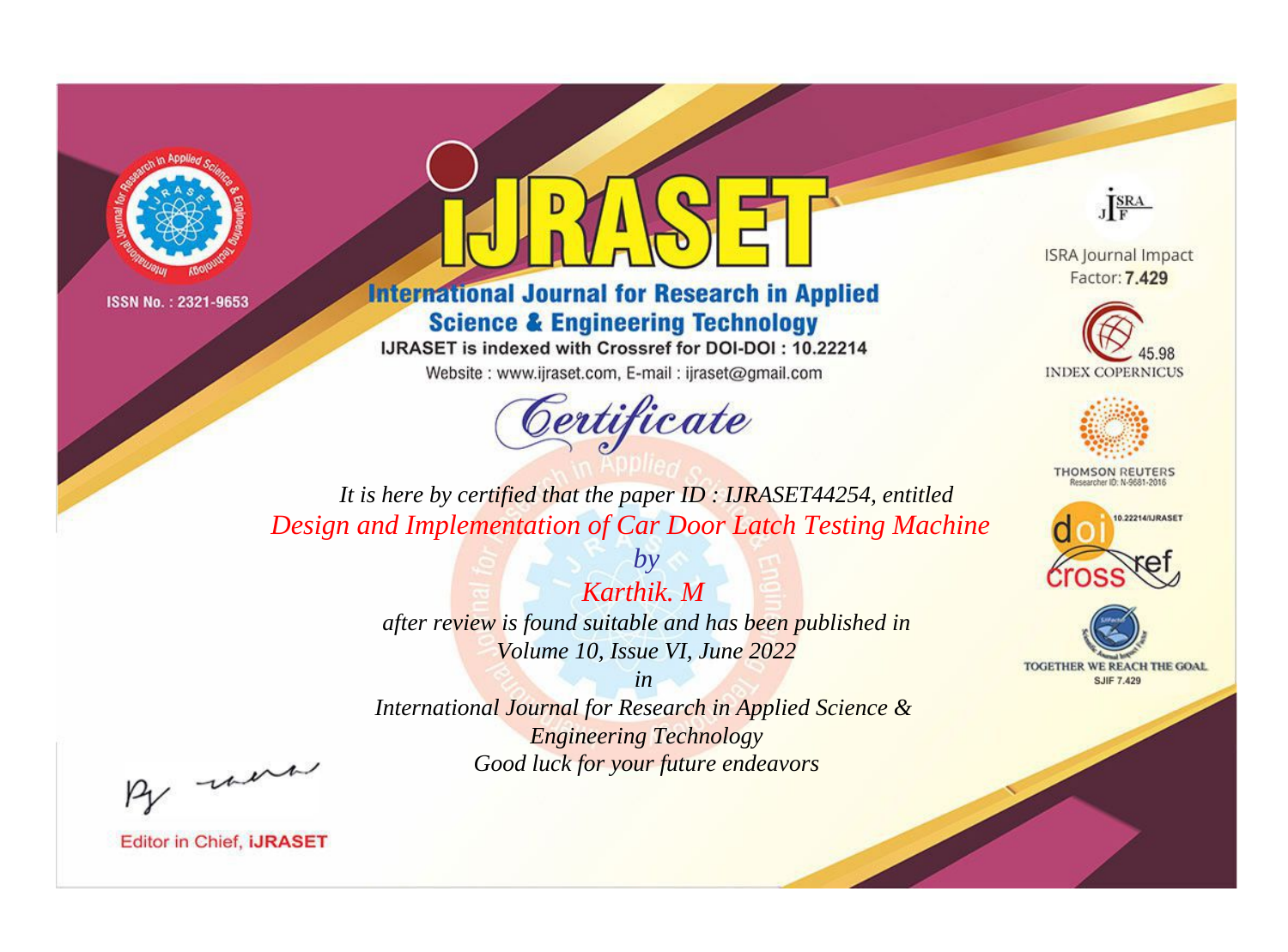



**International Journal for Research in Applied Science & Engineering Technology** 

IJRASET is indexed with Crossref for DOI-DOI: 10.22214

Website: www.ijraset.com, E-mail: ijraset@gmail.com



JERA

**ISRA Journal Impact** Factor: 7.429





**THOMSON REUTERS** 



TOGETHER WE REACH THE GOAL **SJIF 7.429** 

*It is here by certified that the paper ID : IJRASET44254, entitled Design and Implementation of Car Door Latch Testing Machine*

> *Manoj Kumar. R after review is found suitable and has been published in Volume 10, Issue VI, June 2022*

*by*

*in* 

*International Journal for Research in Applied Science & Engineering Technology Good luck for your future endeavors*

By morn